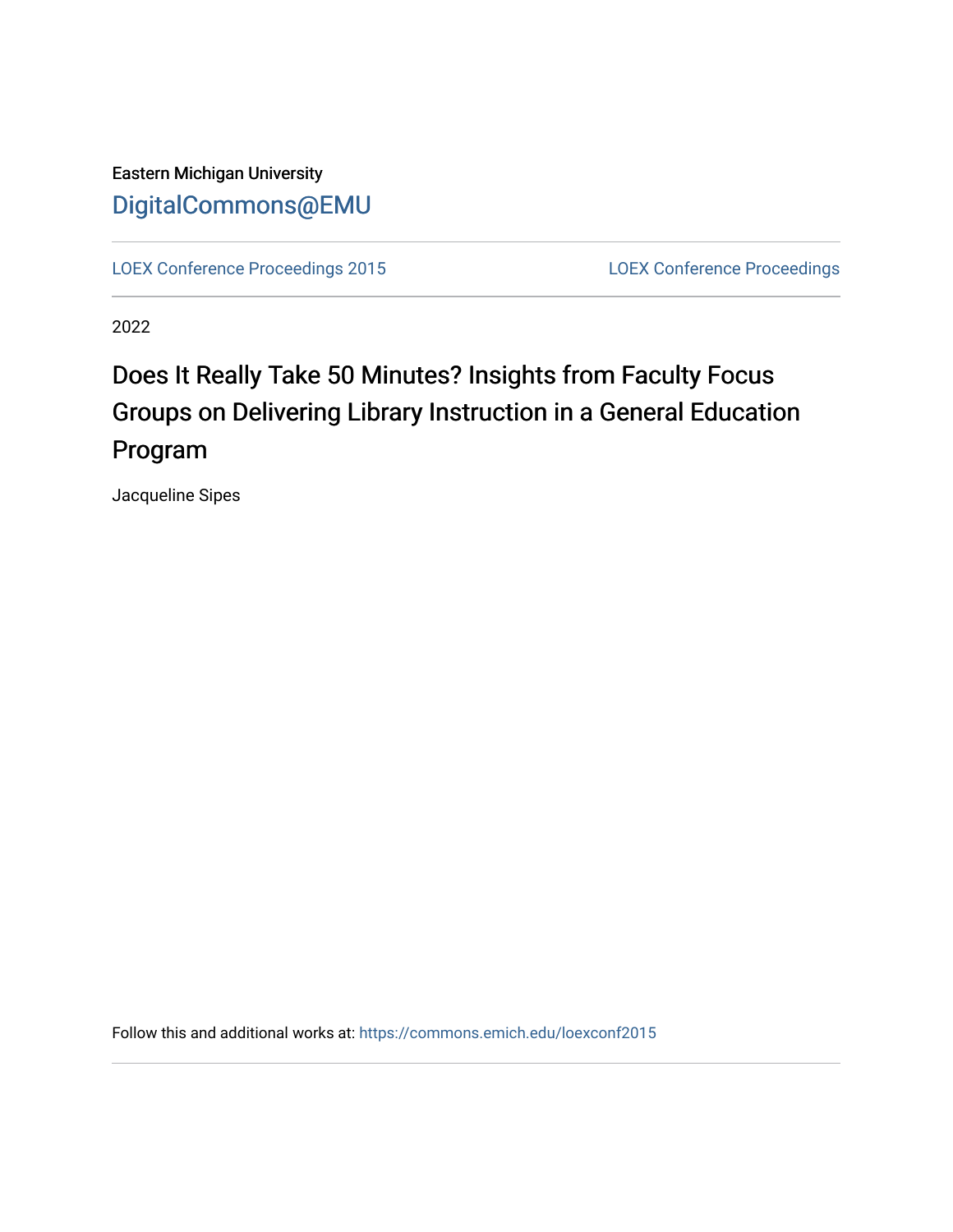# **DOES IT REALLY TAKE 50 MINUTES? INSIGHTS FROM FACULTY FOCUS GROUPS ON DELIVERING LIBRARY INSTRUCTION IN A GENERAL EDUCATION PROGRAM**

# **JACQUELINE SIPES**

### **BACKGROUND**

To meet the requirements of Temple University's General Education program, undergraduates must complete eleven courses in nine different areas. Over the past decade, Temple Libraries' subject librarians have provided robust academic support to the General Education program. Analytical Reading and Writing, a foundational General Education course that students are encouraged to enroll in during their first year, requires library research. Each semester librarians deliver two 50-minute courseintegrated workshops to each section of Analytical Reading and Writing. Students must also complete seven Gen Ed "Breadth" courses in Arts, Human Behavior, Race & Diversity, Science and Technology, U.S. Society, and World Society. While there is no required library workshop for the breadth courses, librarians still provide some level of academic support. Support can take the form of in-person user education, assisting with assignment and curriculum design, providing a course research guide, or research consultations. The level of support and involvement is up to each individual subject librarian and course instructor; however, there are programs such as our Information Literacy Cross Teams that have paired librarians and faculty together over the years to formally redesign or implement an information literacy component in the breadth courses.

As the Education librarian, I support a high number of breadth courses. There are seven Gen Ed breadth courses taught within the College of Education, each of which has five or more sections each semester. I also provide instruction in our Analytical Reading and Writing program, and for other courses in Education. In 2013-14 I delivered in-person instruction for 27 breadth courses, bringing my total instruction load to 71 sessions. At the beginning of each semester, I reach out individual course instructors and offer an array of supports to the breadth courses including a 5 minute librarian introduction, a 20 minute overview of resources, a 50-75 minute in-depth workshop, a course-specific research guide, and one-on-one or group consultations. Most instructors request the 50+ minute in-depth workshop.

I tailor instruction for the breadth courses to a semester-long research project on a trend or issue related to education or adolescent development. In addition to completing a proposal and literature review, the projects require students to conduct original research using interviews or other methods. In some cases the content I teach overlaps with what students learn in the required library workshops in Analytical Reading and Writing. Database searching and source evaluation are the two primary areas of overlap. This overlap occurs because the instructor requests it or because of the wide range of students' skills and abilities. Because most of the General Education curriculum is non-sequential, many students enrolled in breadth courses either have not completed Analytical Reading and Writing or need reinforcement of the skills gained in that course. Some faculty are also not aware of the required library workshops in Analytical Reading and Writing.

Collaboration with faculty tends to happen prior to or during instruction. In some cases, I ask faculty to poll their students to see what percentage have completed Analytical Reading and Writing; however, in most cases the percentage is not high enough to warrant excluding instruction on database searching and source evaluation. Though it is evident that students have varying levels of experience with library research, I wanted to get a better understanding of why instructors most often requested the 50- minute session and how I might offer alternatives. Fifty to seventy-five minutes of in-person instruction for 25 sections is time-consuming, yet I still have no interaction with dozens of sections of the breadth courses I support. My idea was to move towards in-person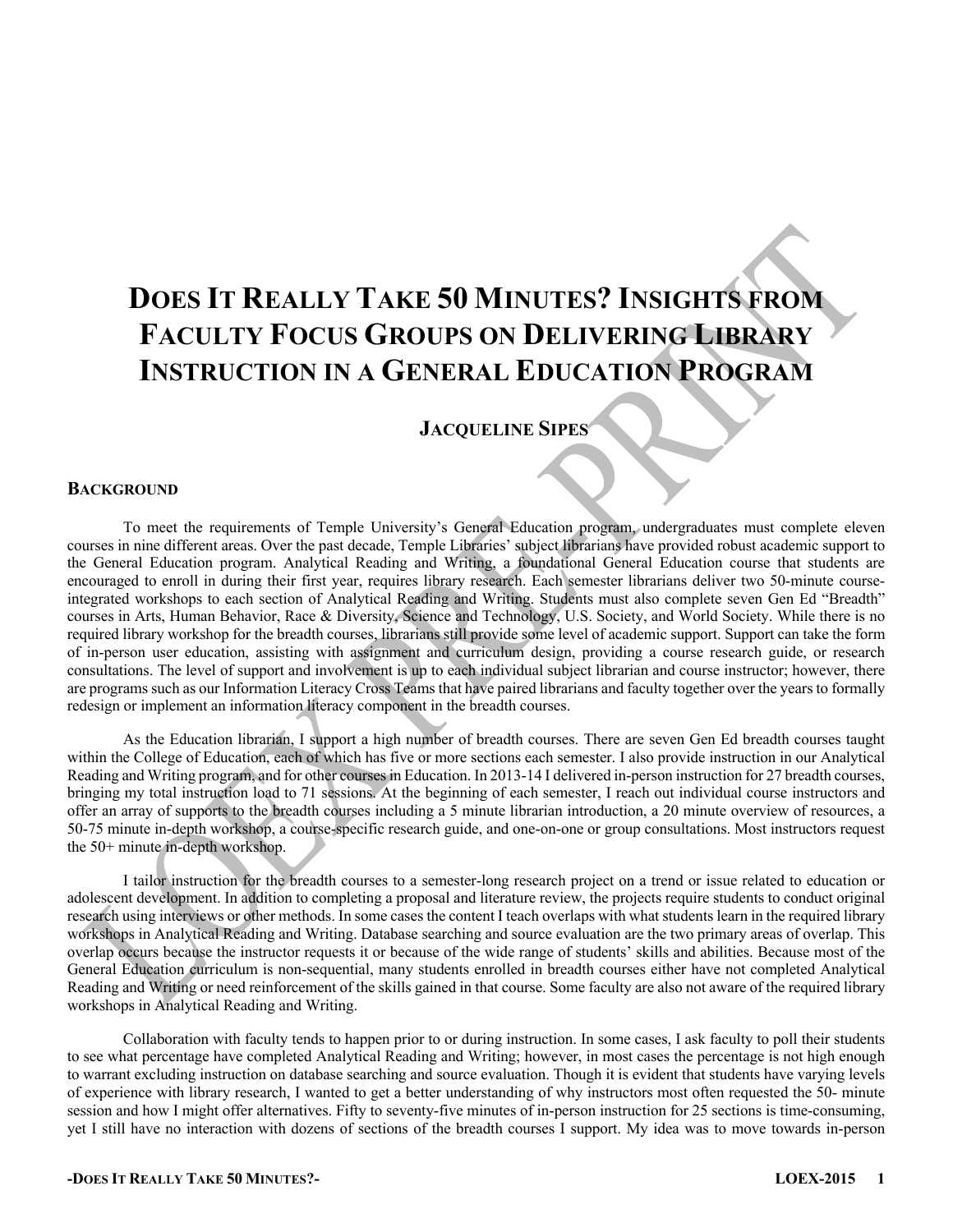instruction sessions that were brief, yet effective, and supplemented by tutorials or activities that could happen outside of the library workshop.

In order to make decisions about decreasing the length of sessions and offering supplemental supports, I wanted to know which concepts faculty perceived as crucial to student success, which concepts needed to be covered in person, and which they felt could be covered outside of class using online tutorials. I planned two focus groups to gather feedback directly from faculty. Faculty feedback on shorter in-person "mini-lessons" and alternative formats of library instruction, such as tutorials, could also inform efforts to scale library support across the General Education curriculum and reach more sections.

# **FOCUS GROUPS**

Recruitment for the first focus group was done over email at the end of the Fall 2014 semester, when students' recently submitted final projects were fresh in instructors' minds. Four participants who teach General Education breadth courses were successfully recruited for a session that took place in December 2014. I am currently recruiting for a second session at the end of the Spring 2015 semester.

Participants in the first session included adjunct faculty and graduate student instructors who had previously received inperson library instruction from me in their courses. I served as the session moderator. I met with participants in a small library conference room and refreshments were served. The session was slotted for 60-90 minutes on a weekday after classes ended. I recorded the session with the consent of the participants. The Assessment Librarian was present as a note-taker. During the session, I read from a prepared script to ensure that all questions were asked and that the session did not go over the allotted time.

I prepared 11 questions and a script to guide the discussion during the focus group. An early draft of discussion questions was sent to the Head of Reference and Instructional Services, the Instruction Team Leader Librarian, and the Assessment Librarian for feedback. The list of the questions, included here in Appendix A, was sent to the participants prior to the focus group session.

### **FINDINGS**

The session recording was transcribed and analyzed according to the topical categories suggested in the discussion questions. The categories were instructors' impressions of past instruction sessions, quality of student work, and changes in the format of delivery of instruction. As I analyzed the transcripts, I also noted themes that emerged across categories. The two emergent themes, balancing skill and content in General Education and recognizing scholarship as a conversation are discussed here as well. Responses were analyzed for agreement, disagreement, and nuance between similar responses.

#### **Impressions of Past Instruction Sessions**

The focus group session began with an overview of the purpose and what I hoped to learn. In the first part, participants were asked to comment on what had worked well and what had been missing from previous workshops. Helping students narrow topics, identify credible sources, and find scholarly sources were all discussed as being helpful to students. One participant remarked that using Gale Virtual Reference Library, a reference resource, helped students with brainstorming and topic development. Another participant noted the importance of activities and topics that demonstrate for students that they may not know as much as they thought about research, providing anecdotal evidence from a senior who reported our library workshop as the first one in which she learned how to narrow database results to scholarly articles only. Interactivity and holding workshops in the library's instruction lab were also regarded positively. When asked what was missing from the library workshop, responses varied, but all participants agreed that students needed more help understanding the reasons for citation.

Unprompted, participants also discussed alternative formats of instruction. One participant said she would like to bring me in for a five-minute introduction and two agreed that they would like to have students complete a "pre-test to test their library literacy skills." Participants also acknowledged their own role in delivering help to prepare students for library instruction. One participant commented, "and if there is something you would like from us… if there's something you'd like us to prepare our students with. I never really thought of that before, but if there's something like a mini-assignment or video that would be great." Another participant commented that she "love(d) this idea of having them do a self-check exercise around their skills or having an activity outside of class where they use that website [research guide] to answer some questions."

#### **Quality of Student Work**

When asked whether the library workshops had an impact on the quality of student work, participants did not have a direct answer. One participant remarked that "having met you, being able to say [to the student], 'I can't help you with this but there's somebody designated that knows the library'" was helpful when she was assisting students who were struggling. Participants also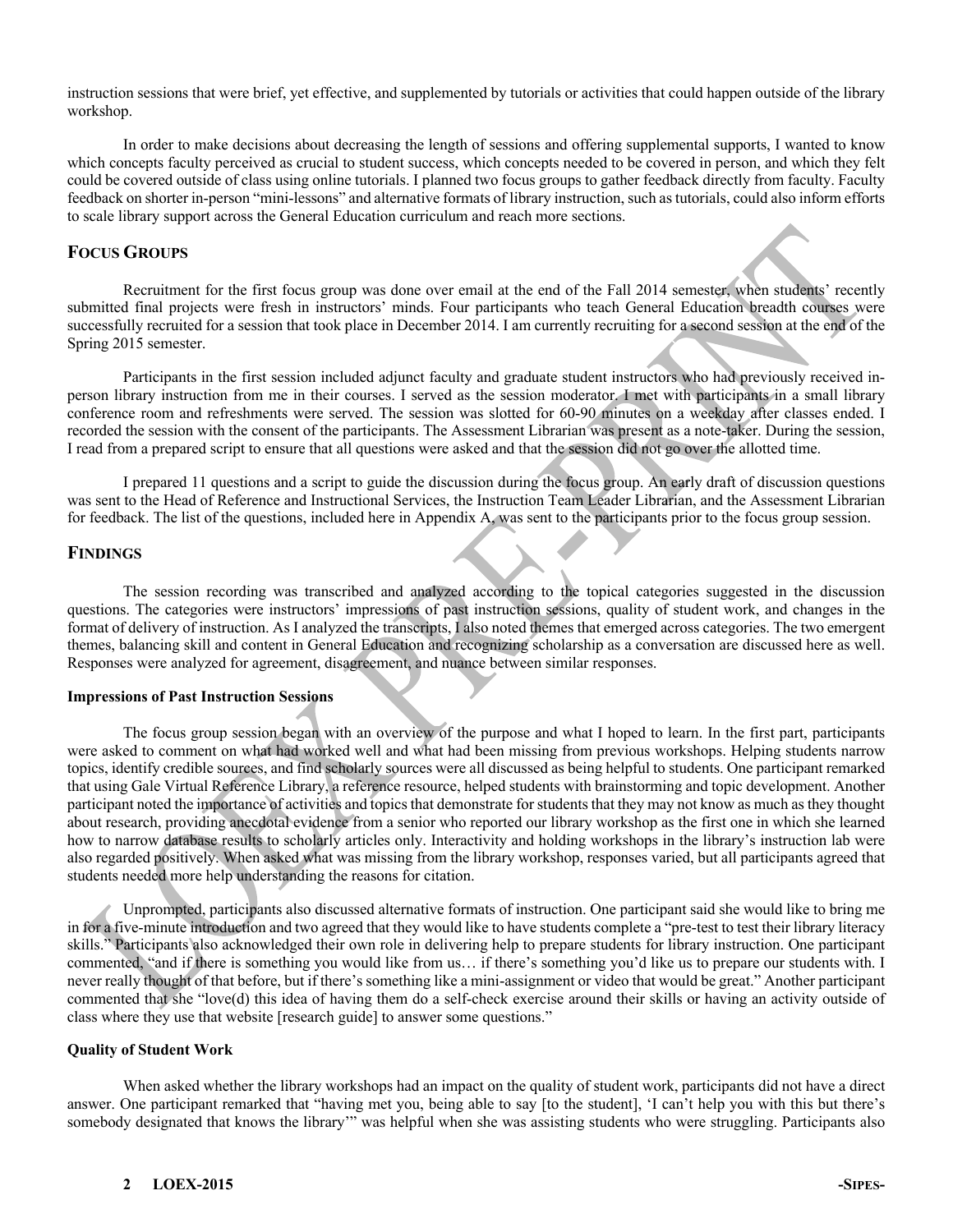discussed their experiences working with English language learners and the broad range of writing abilities in their classes generally. One participant reported that she felt particularly ill-equipped as an instructor to help English language learners.

The remainder of discussion centered on student difficulties with narrowing research topics, source integration, and citation. When asked which areas students struggle with most, participants agreed that students experienced difficulty with formulating a research question, narrowing a topic, and in-text citation. When discussing citation, three participants expressed the challenges of getting students to integrate sources with their own ideas. One participant reported that her students "enter the research project with their answer…so, they're…finding sources to support a pre-existing thing." She felt it would be helpful for the librarian to discuss how to use and integrate sources, and that building cohesiveness as a team, librarian and instructor, might help solidify the concept for students. Another participant stated, "I find that my students make a lot of assumptions and they don't look for information to support those assumptions." She remarked that "helping them find information to support their thinking" is essential. Another participant lamented that in addition to receiving student work with no citations, she also receives work that relies too heavily upon citations.

There was consensus that it would be useful for the librarian to offer mini-assignments or lessons to support student learning in formulating research questions, narrowing a topic, and in-text citation. Each participant also commented on the importance of having the librarian in the classroom in-person, at least briefly, to set the stage for research work.

#### **Format and Delivery of Instruction**

Questions in this category prompted participants to think both about the format and length of instruction. I provided examples of alternative formats to the 50-75 minute one-shot and asked which information literacy concepts they felt should be covered in face-to-face instruction and which could be covered in an online format such as a tutorial. I intended to show two examples of online tutorials—a video and a step-by-step "Guide on the Side" tutorial; however, due to time constraints I was unable to.

By this point, participants had already responded positively to the idea of mini-assignments and tutorials to help build students' research skills. Participants expanded on these comments, acknowledging the challenge of getting students to watch a video outside of class, and brainstormed ways to ensure that students engaged with a tutorial. One participant said that she would be willing to show a tutorial during class and use Poll Everywhere to gauge comprehension. Another echoed that she would use Google Surveys to make tutorial viewing interactive. Another participant remarked that a feature that confirms completion would allow her to brand it as homework and ensure that students complete it. However, another noted that her students would be unlikely to complete a homework assignment that was worth only a small portion of their final grade. This participant liked the idea of shorter, in-person mini-lessons, and requested that I deliver two sessions 15-20 minutes in length on topic development and citations.

Responses varied when I asked which skills were best suited to face-to-face instruction with the librarian and which might be offloaded to a tutorial. Two participants agreed that writing research questions was a critical skill to cover in class. Another participant identified evaluating sources for credibility as a topic that should be covered in class, while another commented that source evaluation and database demonstration could be covered through tutorials. There was also some disagreement over whether citation could be covered in a tutorial alone with one participant saying that it would need to be reinforced in person.

I also presented the participants with a list of options such as offering shorter mini-sessions. Three participants in total expressed that they were amenable to the idea of a shorter, 25-minute overview by the librarian, followed by research or group work on an assignment in a computer lab.

## **EMERGENT THEMES**

#### **Balancing Skill and Content in General Education Courses**

Participants expressed frustration with balancing teaching "skill and content" in General Education courses, and there was some disagreement about the extent of the instructor's role in developing research and writing skills in General Education. Participants discussed "skills" as relating to research, writing, and reading comprehension, and content as the themes and topics covered in the course. Skill development is challenging for instructors, especially when the range of skills varies between students in a single class. Early on in the session, one participant observed, "the tension that I feel as an instructor…when you're teaching a gen ed., it's balancing skill and content." Two participants wondered to what extent it is their role to bring students up to speed on what they perceived as basic skills such as citation. There was an expectation among three of the participants that students arrive in the General Education breadth courses having developed research skills in previous courses. One of them mentioned that she invites students who are struggling with skills, such as source integration, to one-on-one meetings for help. The fourth participant disagreed with the expectation that students already possess these skills, and commented that "Gen Ed is the place where you're supposed to develop these skills." She also expressed a belief that it is her role to help students' develop these skills: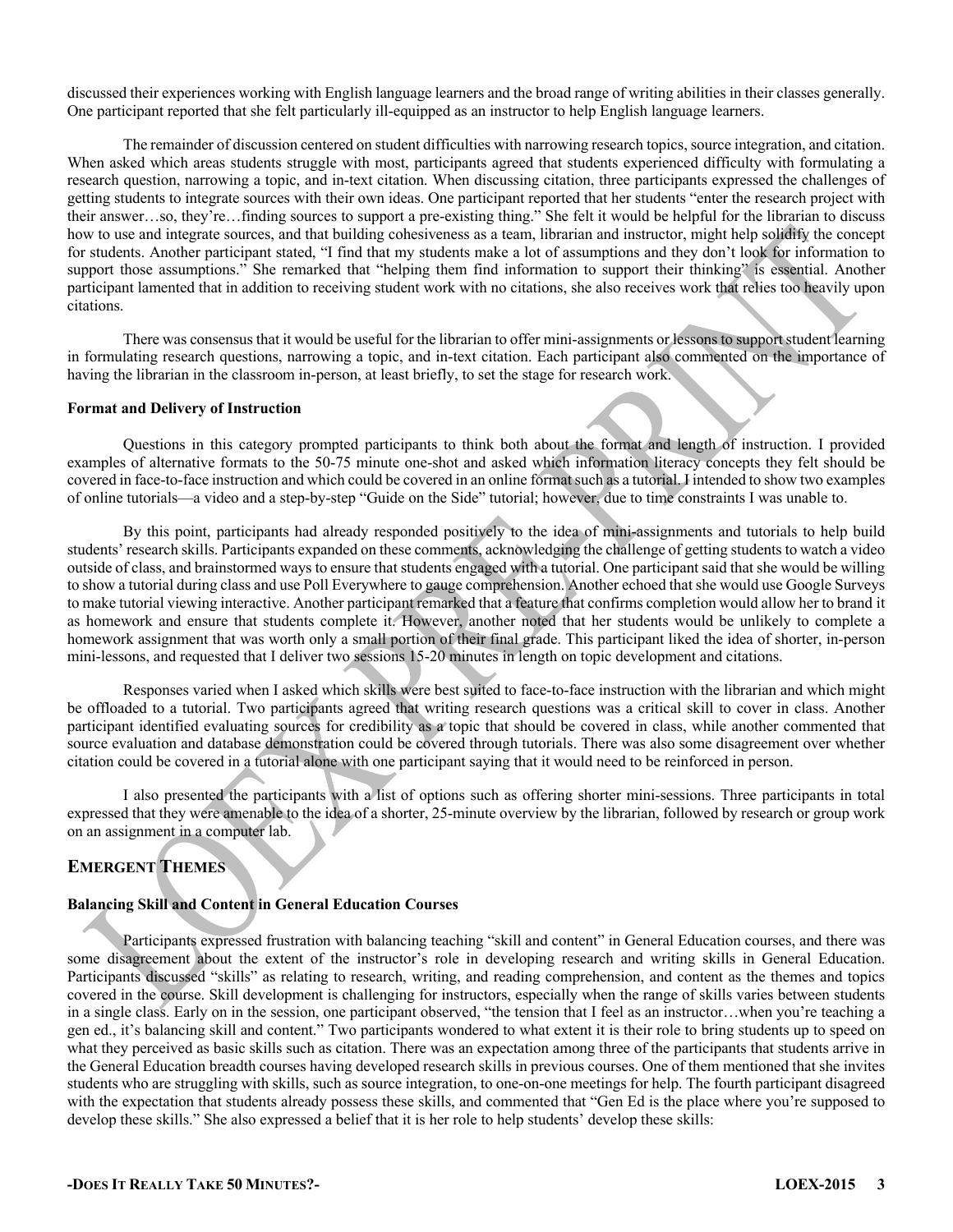When I started teaching [not at Temple] and my students didn't have the writing skills that they thought... I was like 'well it's not my job' and I realized 'no, it is my job' they need this in every single course. Even in [non-General Education] there is a component of skills-based learning.

#### **Recognizing Scholarship as a Conversation**

Another topic that came up across the session was students' capacity to recognize scholarship as a conversation. One participant discussed the difficulty of persuading students to "think of themselves as being scholars…and as contributing something real." She commented that getting students to understand that engaging with the voices of others is a standard practice in scholarship, and not just an arbitrary assignment requirement: "this is what is expected of you now…as researchers. This is…universal whether your instructor asks you to or not when you're in your professional world."

Inability to recognize scholarship as a practice with certain conventions, such as citation, also has implications for source citation and integration. One participant noted that her students, "just don't really get that it's plagiarism if you do not cite where you began thinking about this and where the conversation started." Another participant suggested that just after students complete their online training on ethics in human subjects research might be a good time for the librarian and instructor to start the conversation about developing a researcher identity. Though all participants teach courses with a human subjects research component, only the one participant required students to complete the online training.

## **DISCUSSION & FUTURE NEXT STEPS**

Participants viewed mini-assignments, pre-tests, and tutorials that gauge student skill level or cover a specific learning goal in a very positive light, suggesting that these tools can be used as a viable supplement to some aspects of the current in-person library workshop. Participants in this focus group also expressed willingness to deliver assignments or tutorials outside of the in-person library workshop, suggesting they view skill building as a collaborative effort. Though there were some differing views on what should be covered in-person, it was clear that these participants welcomed a combination of instructional modes. Learning more about what online tutorials should look like and how to deliver them, possibly along with other supports, will be explored in the follow-up focus groups. Delivery of these supports could also be explored with the faculty coordinators of each individual course.

A limitation of focus groups is that data gathered cannot always be generalized to the larger population. While all of the participants in this focus group responded with positivity to using learning objects to reinforce learning or cover basic skills, miniassignments or pre-tests to gauge students' information literacy skills, and shorter in-person sessions, these approaches are inherently easier to implement in courses where the librarian has an existing relationship with the instructor. Strategies for overcoming this barrier to entry could be discussed with course coordinators. Tutorials and mini-assignments also provide a potentially valuable solution for scaling user education across sections of General Education courses. However, I need to engage in the legwork of additional outreach to instructors or course coordinators to extend these approaches beyond the sections I already work with.

Due to time constraints in the first focus group, I did not ask the participants to view online tutorials. Mutually discovering alternatives to the in-person session, rather than just discussing them in the abstract, is a key component of what I would like to accomplish in these focus groups. In the second focus group, I plan to move discussion and exploration of alternative formats to the middle of the session. In the second focus group I will also ask questions about how the library can help with source integration and helping students to recognize scholarship as an ongoing conversation that they are actively contributing to.

Using and integrating sources effectively was clearly an area where students experience difficulty. However, little of the conversation focused on how the librarian might support the way students use sources. It was unclear in this focus group whether the instructors saw the librarian as having a role in helping with source integration. While one participant suggested that the librarian help students identify the parts of a scholarly article, librarians are poised to help students apply analytical reading skills to all types of sources. Reading and thinking about how to use the source may help clarify how to integrate the source. One approach might be to focus less on evaluation and source types and more on how sources are used. Reframing how we teach sources, with a renewed emphasis on helping students read sources for different kinds of authority and consider how the authority affects the way the source is used in an argument, might be one way to provide support for better source integration.

In the spring of 2015, I provided two mini-lessons for the participant who requested them. Each session, one on topic development and writing research questions and one on finding and citing sources, ran approximately 20 minutes. Other ideas generated in the session such as creating video tutorials, pre-tests, or mini-assignments will be explored for implementation in future semesters. Given the time-intensive nature of creating and maintaining tutorials, I plan to explore quick solutions such as producing animated gifs or brief videos. More in-depth tutorials would likely need to be created in conjunction with other librarians who are teaching these same skills and would require a wider departmental effort. Quick videos produced with software like Jing or animated gifs are something I can create and update with ease.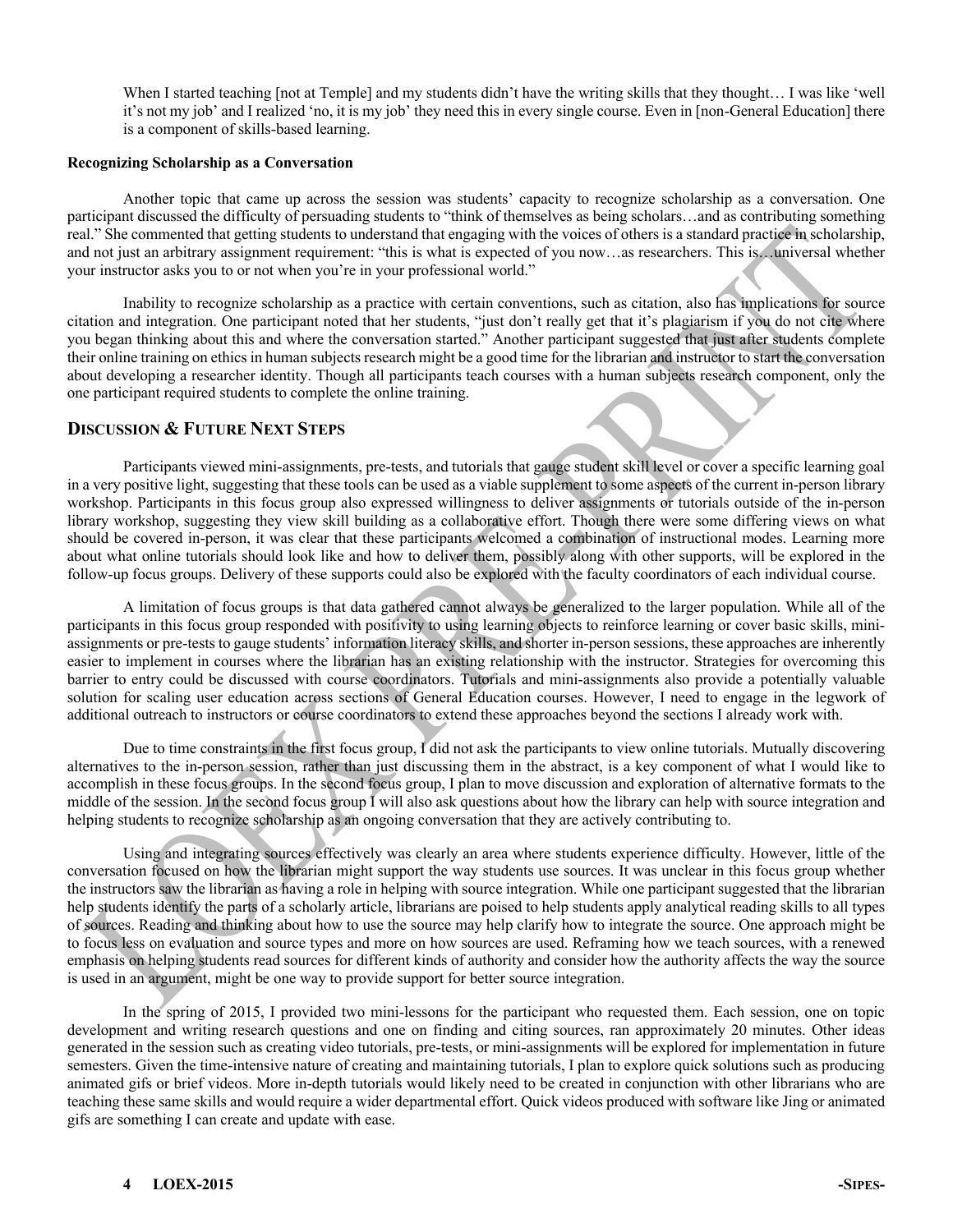# **A FEW FOCUS GROUP BEST PRACTICES**

- When recruiting, recruit more participants than needed. Some of them may not be able to come.
- Have at least 6-10 participants per focus group session.
- Hold focus groups in comfortable, easy to find spaces.
- As the moderator, ask probing questions, summarize complex answers to clarify the comments for yourself and other participants.
- Questions should be ordered based on the importance to the research agenda; however, you should also start out with some low-stakes exploratory questions to get participants talking.
- As you are designing your questions, think about how you will use the data you gather.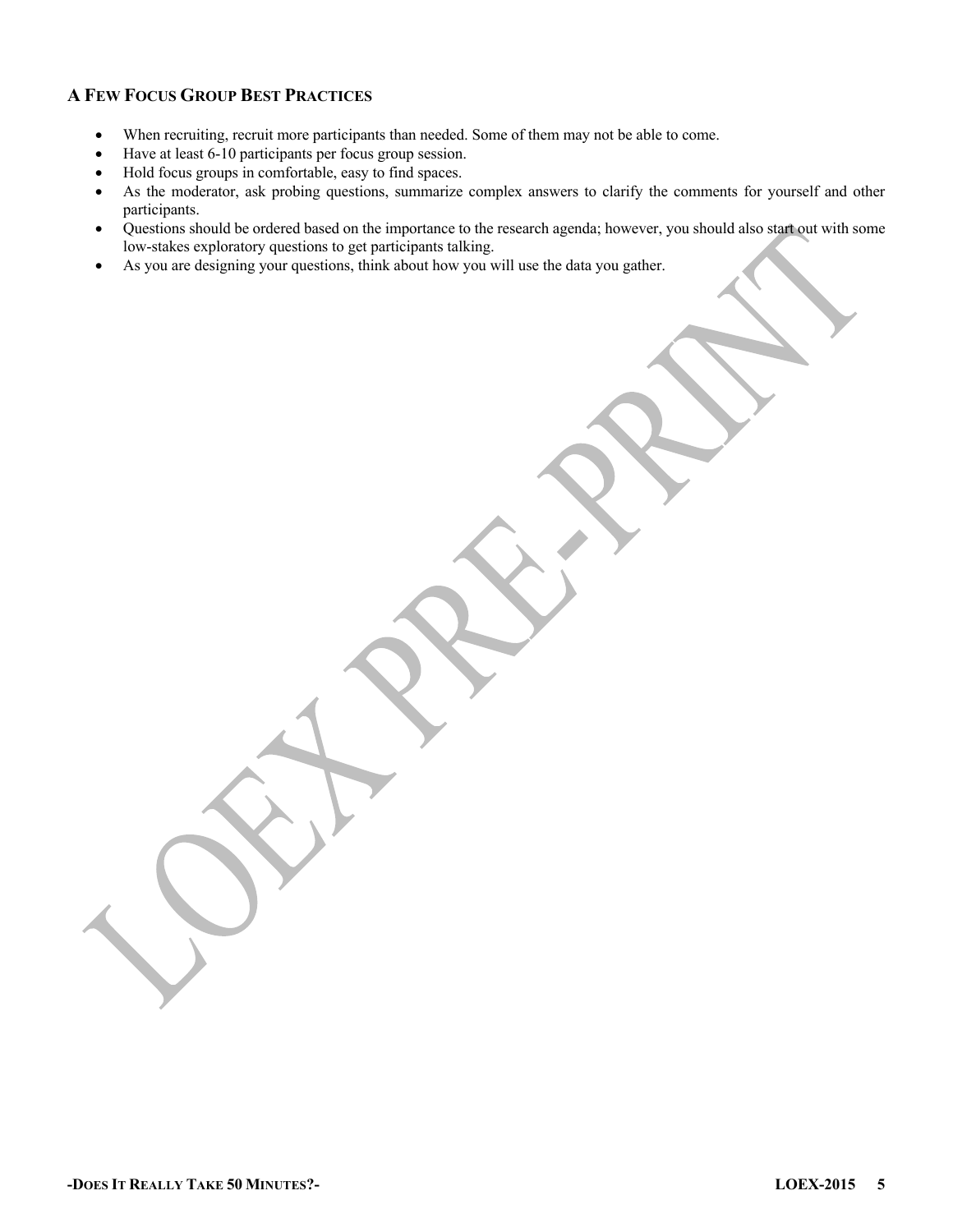## **REFERENCES**

Stewart, D. W., Shamdasani, P. N., & Rook, D. W. (2007). Focus groups: Theory and practice (2nd; 2. uppl. ed.). Thousand Oaks: SAGE Publications.

Guidelines for Conducting a Focus Group. (2005). Retrieved from: https://assessment.trinity.duke.edu/documents/How\_to\_Conduct\_a\_Focus\_Group.pdf